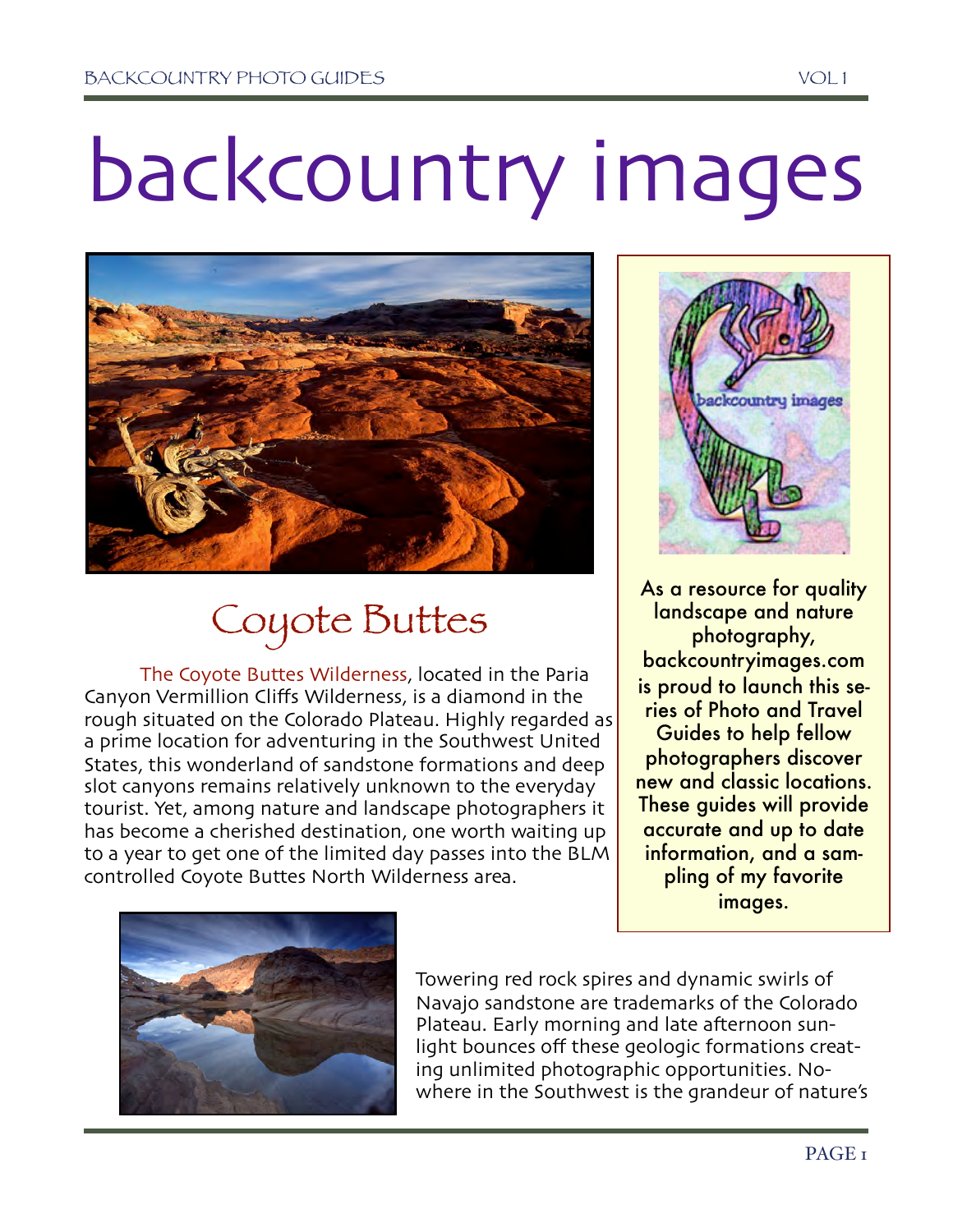palette more evident than in the hidden alcoves and geodesic domes of Coyote Buttes. Rising well before dawn, and hiking back to the trailhead after dark is the only way to properly experience Coyote Buttes at its finest hours.



On crisp, clear mornings, the rising sun rips across the landscape, casting shadows behind the sandstone ridges, texturing the formations for the adventurous photographer. In those rare moments when clouds form in the early morning sky, light dances along the buttes, reflecting dynamic colors where none existed minutes earlier.



## Hiking and Trailhead Information

Hiking to the heart of the Coyote Buttes area, commonly referred to as "The Wave", requires approximately a two hour hike. The easiest access to this area begins at the Wirepass Trailhead, located on House Rock Valley Road, west of Page, Arizona on U.S. Highway 89. An experienced hiking companion, a flashlight, plenty of water, and a topographic map are highly recommended.

Starting at the Wirepass Trailhead, follow the creek bed towards the entrance to the Buckskin Gulch (approx.  $\frac{3}{4}$  of a mile). After about  $\frac{3}{4}$  of a mile, there is a trail off to the right of the creek that ascends to the top of the plateau. From here, follow the unmarked footpath across the dunes to the rock formation crossing another creek bed before climbing some sandstone benches. The Wave formation is approximately a mile south from here.